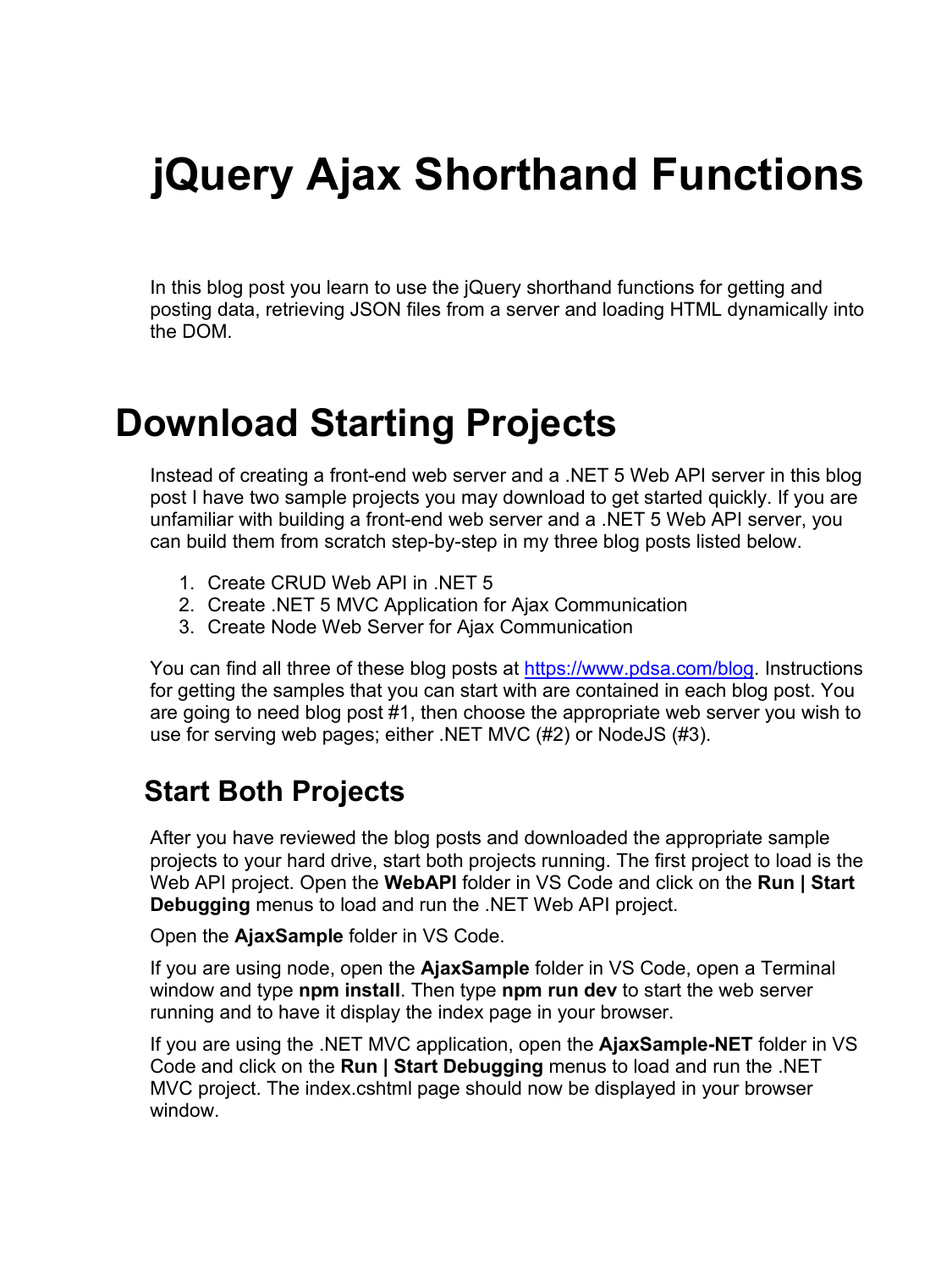#### **Try it Out**

Go to your browser for the front-end web server (localhost:3000) and you should see a page that looks like [Figure 1.](#page-1-0) If your browser looks like this, everything is working for your front-end web server.

| Ajax Samples<br>⊖                    | $\times$<br>$\ddot{}$    |  |     |                |   |   |   |  | П                     | ×                        |
|--------------------------------------|--------------------------|--|-----|----------------|---|---|---|--|-----------------------|--------------------------|
| C<br>$\rightarrow$                   | 1 localhost:3000/samples |  | @ ☆ | $\boxed{G}$    | m | m | ⊕ |  |                       | i                        |
| <b>Ajax Samples</b>                  |                          |  |     |                |   |   |   |  |                       |                          |
| Bring up console window              |                          |  |     |                |   |   |   |  |                       |                          |
| Product ID                           | 0                        |  |     |                |   |   |   |  |                       |                          |
| <b>Product Name</b>                  | A New Product            |  |     |                |   |   |   |  |                       |                          |
| Product Number                       | <b>NEW-999</b>           |  |     |                |   |   |   |  |                       |                          |
| Color                                | Red                      |  |     |                |   |   |   |  |                       |                          |
| Cost                                 | 10.00                    |  |     |                |   |   |   |  |                       |                          |
| Price                                | 25.00                    |  |     |                |   |   |   |  |                       |                          |
| <b>Sell Start Date</b>               | 1/15/2021                |  |     |                |   |   |   |  |                       |                          |
|                                      |                          |  |     |                |   |   |   |  |                       |                          |
| <b>Get Products</b><br>Get a Product | <b>Insert Product</b>    |  |     | Update Product |   |   |   |  | <b>Delete Product</b> | $\overline{\phantom{a}}$ |

<span id="page-1-0"></span>Figure 1: This is the starting project from which you are going to build your CRUD logic using Ajax and .NET 5.

Open the Browser Tools in your browser, usually accomplished by clicking the F12 key. Click the **Get Products** button and you should see the product data retrieved from the Product table in the AdventureWorksLT database and displayed in your console window.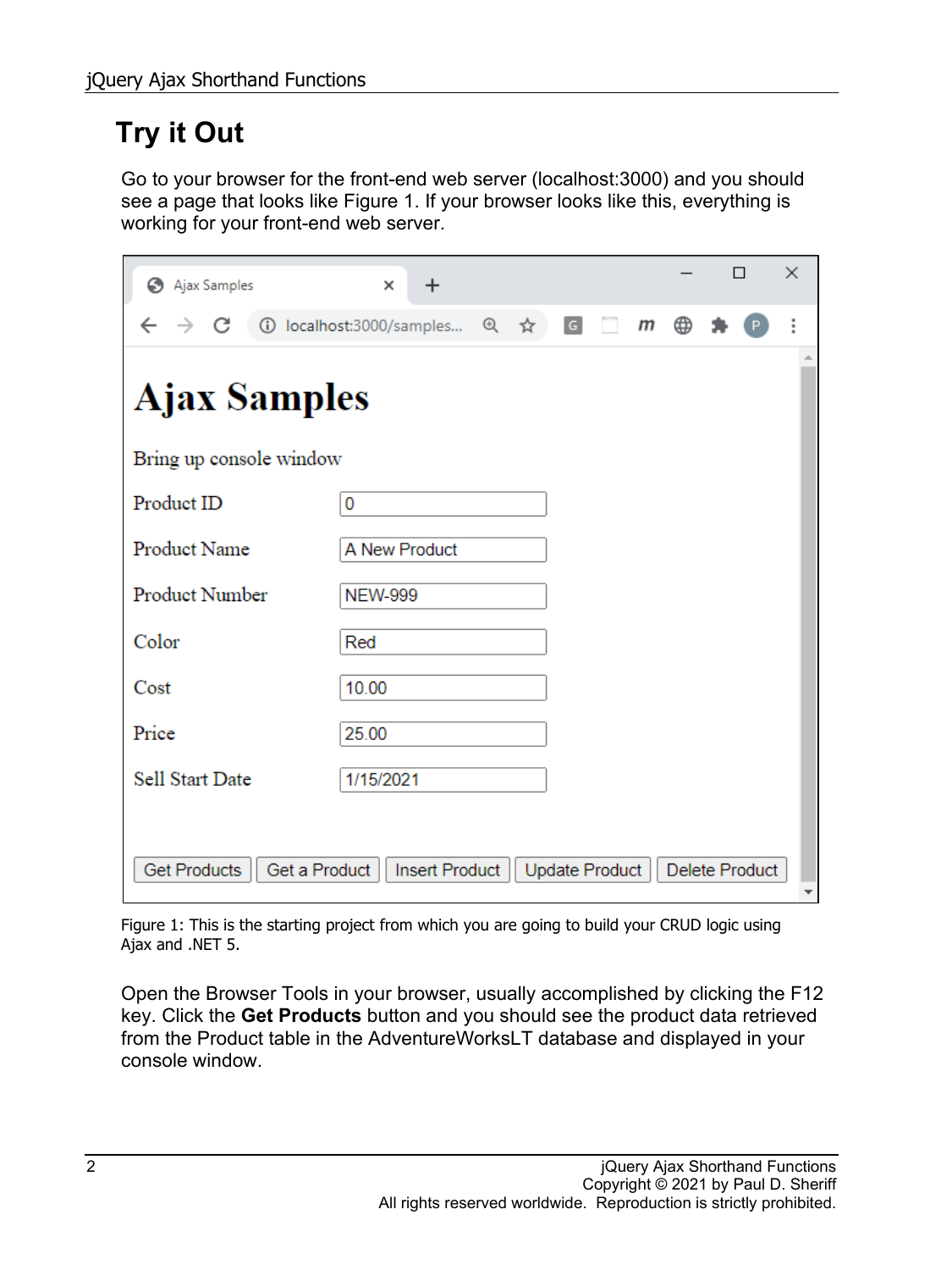## **Install jQuery**

If you have not already done so, you need to install jQuery into your node server project. If you are using the MVC application, jQuery is already installed, so you can skip to the next section of this blog post. Open the Terminal window in VS Code in your node server project and type the following command.

```
npm install jquery
```
After jQuery has been installed, open you index page and add a new <script> tag to use jQuery before all other <script> tags on the page.

```
<script src="/node_modules/jquery/dist/jquery.min.js"></script>
```
## **get() Method**

Retrieving data from the server is one of the most common things you do in a web application. The \$.get() shorthand method is a convenient way to retrieve data from a Web API call. Like the \$.ajax() method, this method implements a promise, but, there is an optional success callback function you may use as well. You should use the .done(), .fail(), and .always() methods however. Type the code shown in [Listing](#page-2-0)  [1](#page-2-0) into get() function on the index page.

```
function get() {
   $.get(URL)
     .done(function (data) {
       displayMessage("Products Retrieved");
       console.log(data);
     })
     .fail(function (error) {
       handleAjaxError(error);
     })
     .always(function () {
       console.log("In the always() method");
     });
}
```
<span id="page-2-0"></span>Listing 1: The \$.get() method is simpler to use than the \$.ajax() method.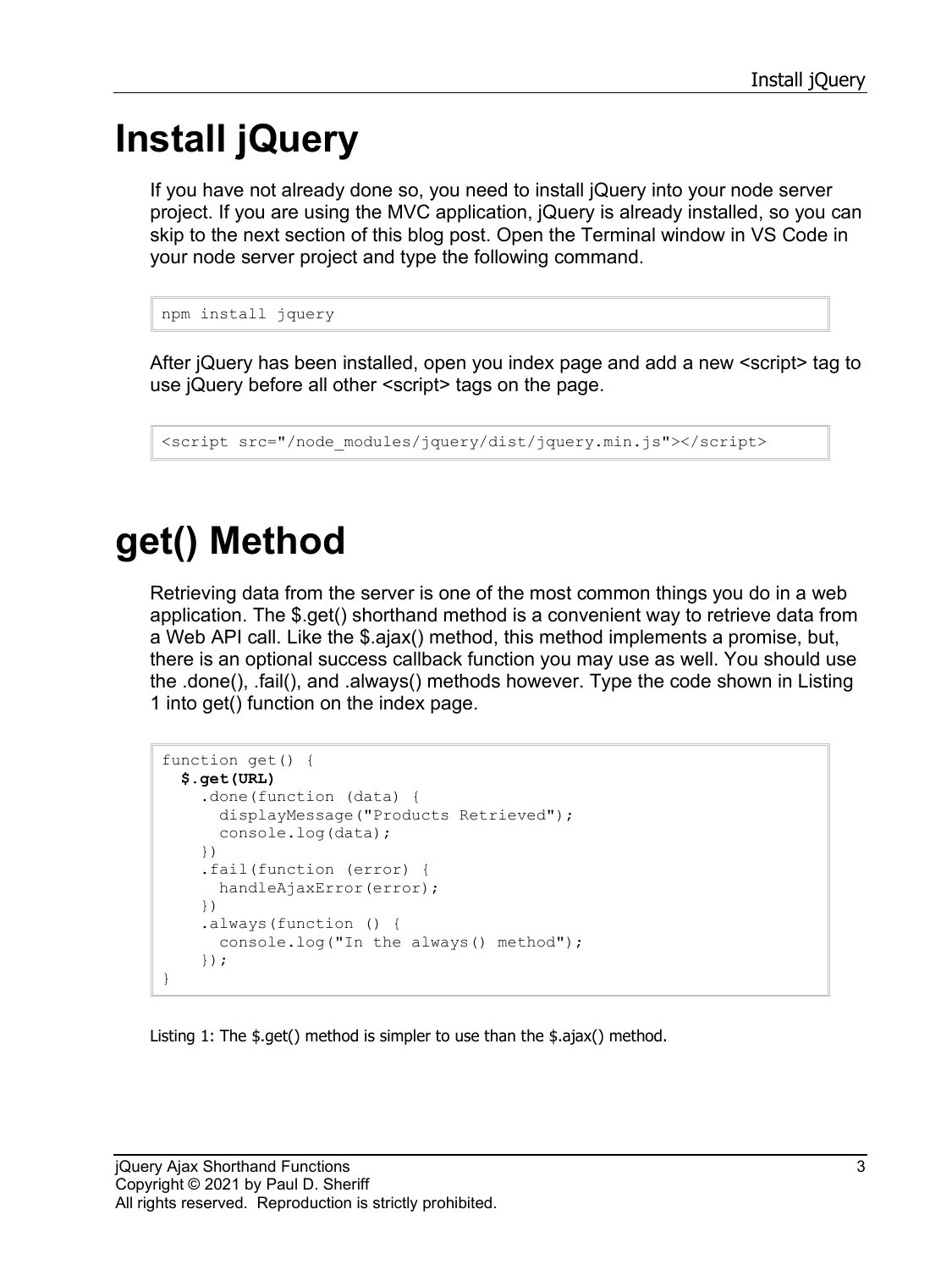### **Try it Out**

Save the changes you made to the index page and go to the browser and click on the Get Products button. In the console window you should see an array of product objects appear.

#### **Get using the Callback**

Below is an example of using the success callback function. The second parameter is some optional data you might need to pass to the get Web API. The third parameter is the success callback function. Even though there is a success callback, the .done() method is still called.

```
function get() {
   $.get(URL, null, function (data) {
     console.log(data);
   })
     .done(function () {
       displayMessage("Products Retrieved");
     })
     .fail(function (error) {
     handleAjaxError(error);
     })
     .always(function () {
      console.log("In the always() method");
     });
}
```
## **Get a Single Product**

You may use the \$.get() method to retrieve a single product from the database. Just pass the product id on the URL to this method as shown in [Listing 2.](#page-4-0)

```
function getProduct() {
   $.get(URL + "/" + getValue("productID"))
     .done(function (data) {
       displayMessage("Product Retrieved");
      setInput(data);
     })
     .fail(function (error) {
      handleAjaxError(error);
     })
     .always(function () {
      console.log("In the always() method");
     });
}
```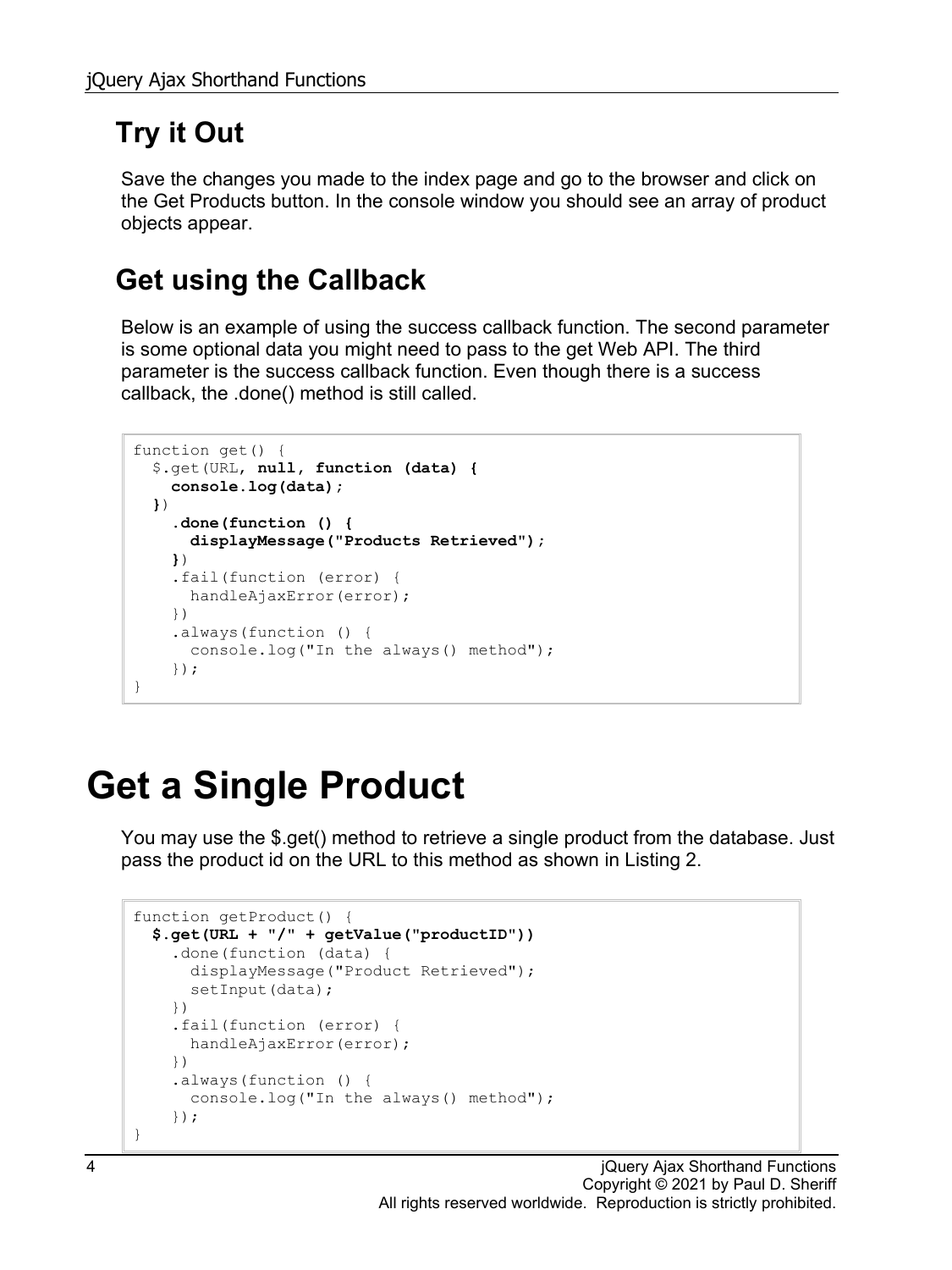<span id="page-4-0"></span>Listing 2: Pass a product id on the URL line to retrieve a single product.

### **Try it Out**

Save the changes you made to the index page and go to the browser and fill in a valid Product ID, then click on the Get a Product button. The input fields on the page should display the product information, and the product object appears in the console window.

## **getJSON() Method**

Sometimes you might have some static .json files on your Web API server that you wish to return to the client web page. For example, you may have US State Codes, Product Categories, or other items that do not change very often, so you do not need to store them in a database. There is a method named \$.getJSON() that jQuery supplies to allow you to request these static .json files. Before you can use this method, you need to modify the .NET Web API project to support the ability to locate and serve static files.

#### **Add Static Files to Web API Project**

Go to the Web API project and add a new folder named **\StaticContent**. Right mouse-click on this new folder and add a new file named **productCategory.json**. Add the code shown in [Listing 3](#page-7-0) to this new file. Restart the Web API project to allow this change to take effect.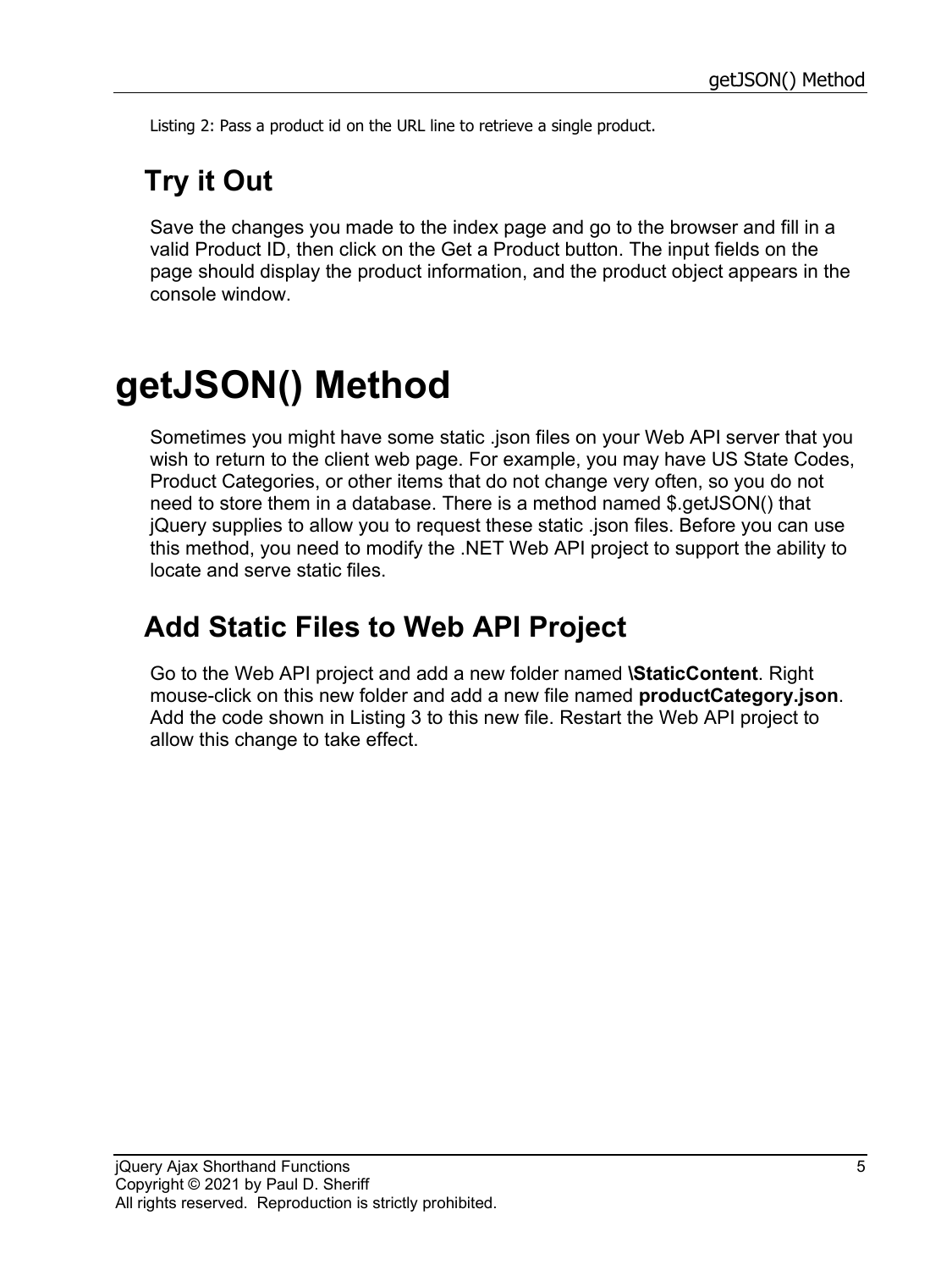$\lbrack$ 

```
 {
   "productCategoryID": 4,
   "name": "Accessories"
 },
 {
   "productCategoryID": 22,
   "name": "Bib-Shorts"
 },
 {
   "productCategoryID": 30,
   "name": "Bike Racks"
 },
 {
   "productCategoryID": 31,
   "name": "Bike Stands"
 },
 {
   "productCategoryID": 1,
   "name": "Bikes"
 },
 {
   "productCategoryID": 32,
   "name": "Bottles and Cages"
 },
 {
   "productCategoryID": 9,
   "name": "Bottom Brackets"
 },
 {
   "productCategoryID": 10,
   "name": "Brakes"
 },
 {
   "productCategoryID": 23,
   "name": "Caps"
 },
 {
   "productCategoryID": 11,
   "name": "Chains"
 },
 {
   "productCategoryID": 33,
   "name": "Cleaners"
 },
 {
   "productCategoryID": 3,
   "name": "Clothing"
 },
 {
   "productCategoryID": 2,
   "name": "Components22"
 },
 {
   "productCategoryID": 12,
   "name": "Cranksets"
```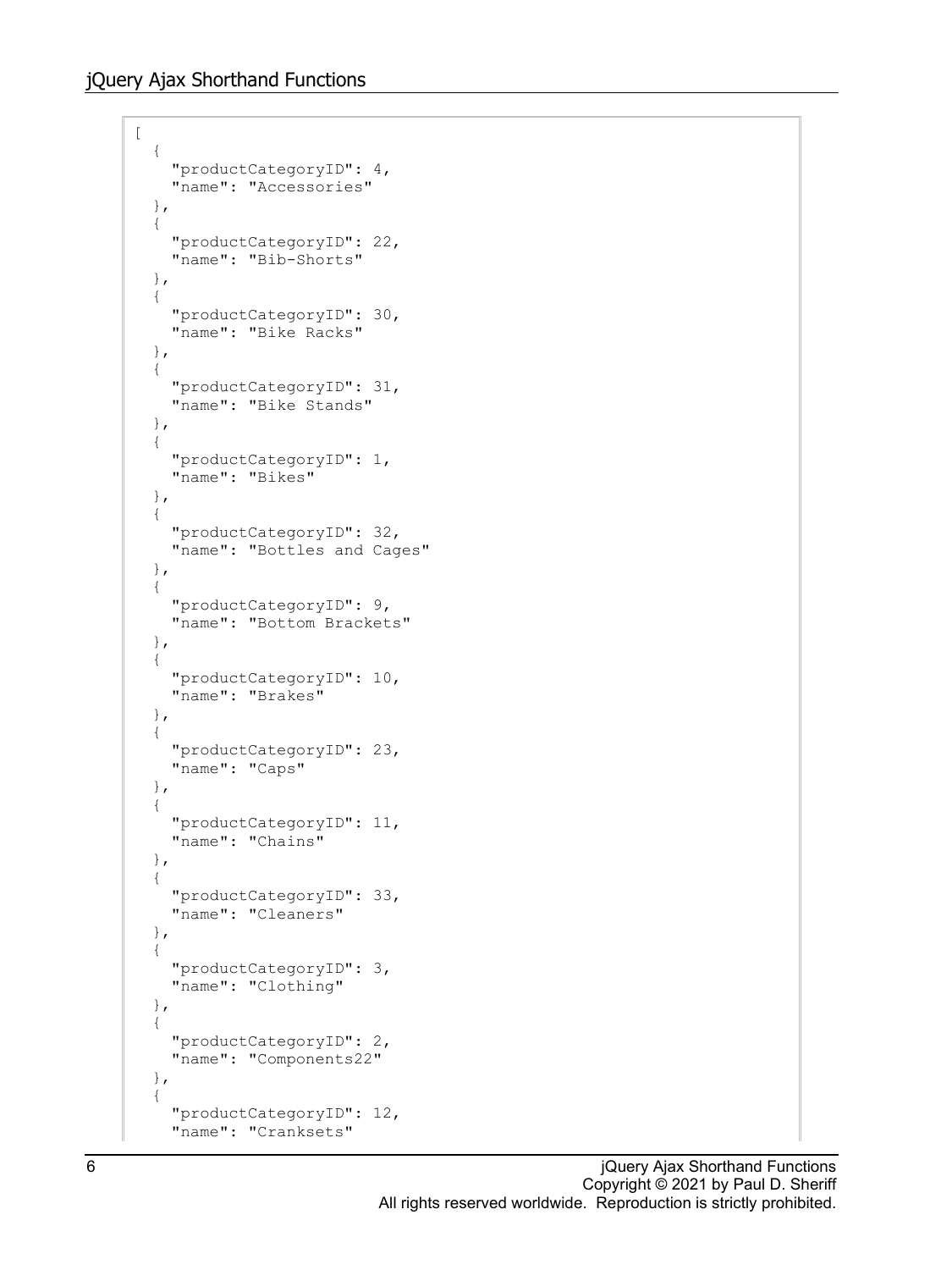```
 },
 {
   "productCategoryID": 13,
   "name": "Derailleurs"
 },
 {
   "productCategoryID": 34,
   "name": "Fenders"
 },
 {
   "productCategoryID": 14,
  "name": "Forks"
 },
 {
   "productCategoryID": 24,
   "name": "Gloves"
 },
 {
   "productCategoryID": 8,
   "name": "Handlebars"
 },
 {
   "productCategoryID": 15,
   "name": "Headsets"
 },
 {
   "productCategoryID": 35,
   "name": "Helmets"
 },
 {
   "productCategoryID": 36,
   "name": "Hydration Packs"
 },
 {
   "productCategoryID": 25,
   "name": "Jerseys"
 },
 {
   "productCategoryID": 37,
   "name": "Lights"
 },
 {
   "productCategoryID": 38,
   "name": "Locks"
 },
 {
   "productCategoryID": 5,
   "name": "Mountain Bikes"
 },
 {
   "productCategoryID": 16,
   "name": "Mountain Frames"
 },
 {
   "productCategoryID": 39,
   "name": "Panniers"
 },
```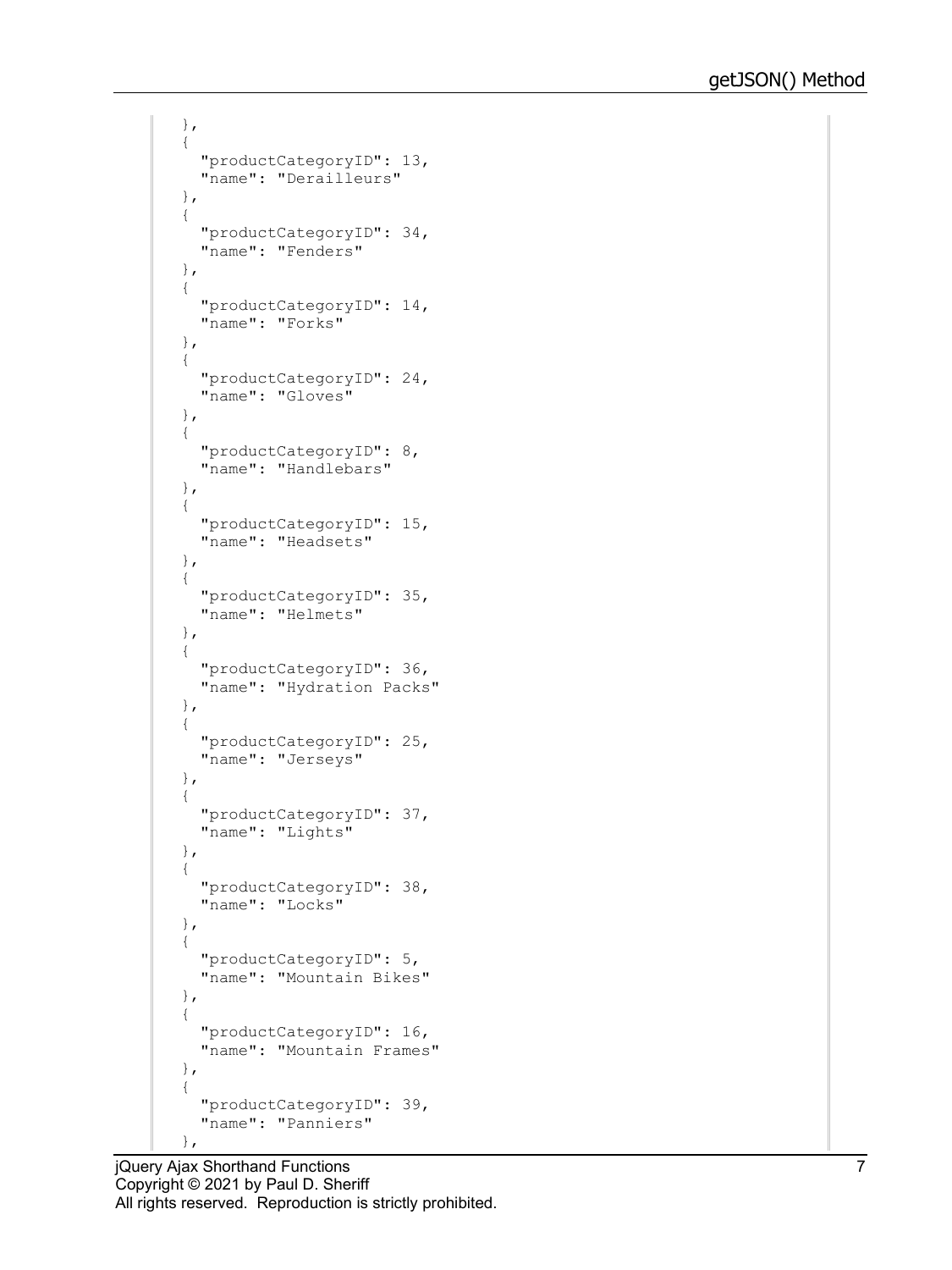```
 {
   "productCategoryID": 17,
   "name": "Pedals"
 },
 {
   "productCategoryID": 40,
   "name": "Pumps"
 },
 {
   "productCategoryID": 6,
   "name": "Road Bikes"
 },
 {
   "productCategoryID": 18,
   "name": "Road Frames"
 },
 {
   "productCategoryID": 19,
   "name": "Saddles"
 },
 {
   "productCategoryID": 26,
   "name": "Shorts"
 },
 {
   "productCategoryID": 27,
   "name": "Socks"
 },
 {
   "productCategoryID": 28,
   "name": "Tights"
 },
 {
   "productCategoryID": 41,
   "name": "Tires and Tubes"
 },
 {
   "productCategoryID": 7,
   "name": "Touring Bikes"
 },
 {
   "productCategoryID": 20,
   "name": "Touring Frames"
 },
 {
   "productCategoryID": 29,
   "name": "Vests"
 },
 {
   "productCategoryID": 21,
   "name": "Wheels"
 }
```
<span id="page-7-0"></span>Listing 3: Add a JSON file of product categories as a static file in the Web API project.

]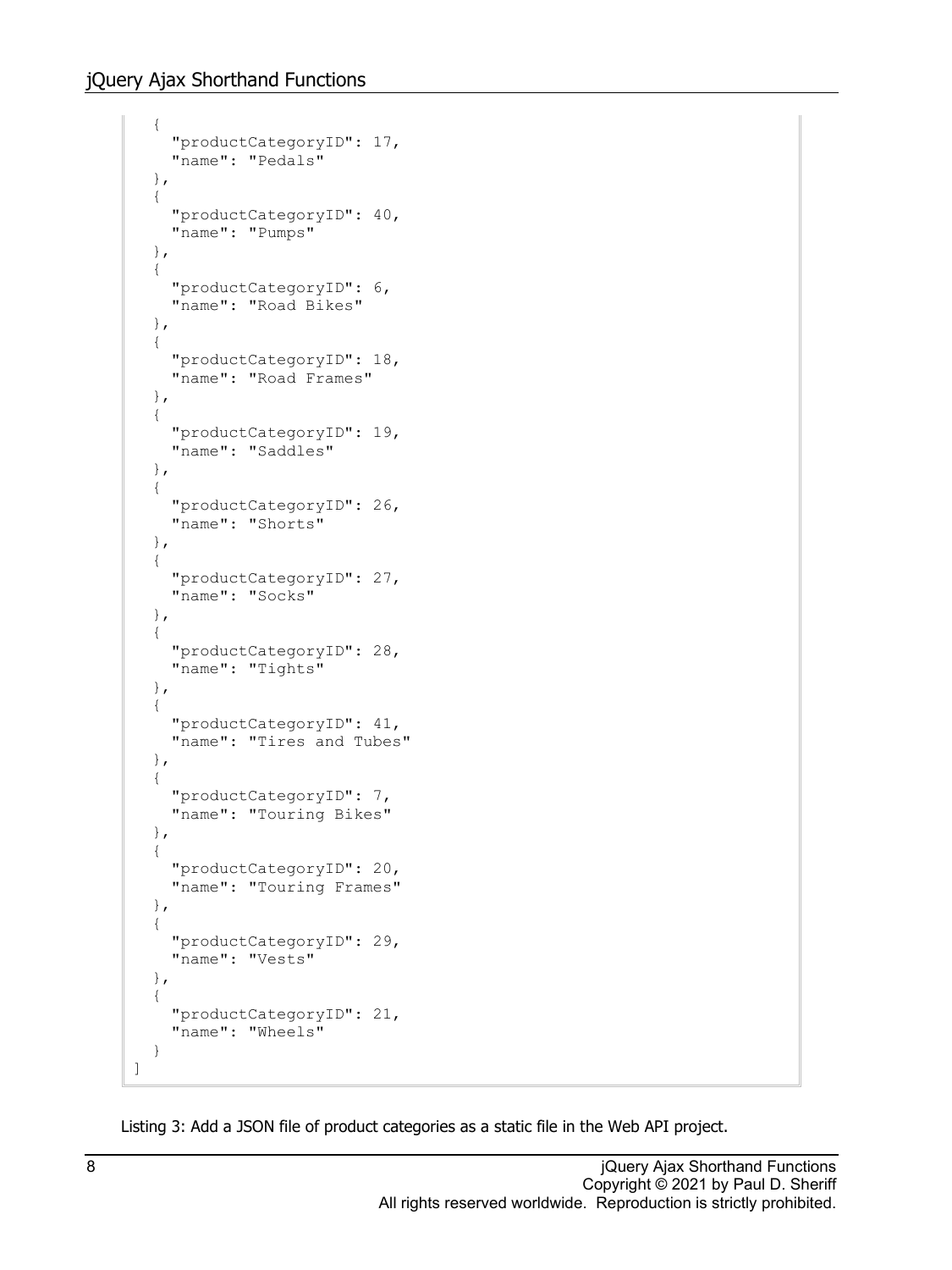Next, open the **Startup.cs** file and add some using statements.

```
using Microsoft.Extensions.FileProviders;
using System.IO;
```
Locate the Configure() method. You need to call the UseStaticFiles() method to register the StaticContent folder you just created. Add the code shown in bold in [Listing 4](#page-8-0) to the Configure() method.

```
public void Configure(IApplicationBuilder app, 
   IWebHostEnvironment env) {
   if (env.IsDevelopment()) {
     app.UseDeveloperExceptionPage();
     app.UseSwagger();
    app.UseSwaggerUI(c \Rightarrow c.SwaggerEndpoint(
       "/swagger/v1/swagger.json", "WebAPI v1"));
   }
   app.UseHttpsRedirection();
   app.UseRouting();
   app.UseAuthorization();
   // Specify a list of URLs this project will allow
   // to call it's Web API methods.
   app.UseCors(
     options => options.WithOrigins("http://localhost:3000")
       .AllowAnyMethod().AllowAnyHeader()
   );
   // Added the following to handle static files
   app.UseStaticFiles(new StaticFileOptions
 {
     FileProvider = new PhysicalFileProvider(
       Path.Combine(env.ContentRootPath, "StaticContent")),
     RequestPath = "/StaticContent"
   });
  app.UseEndpoints(endpoints => {
     endpoints.MapControllers();
   });
}
```
<span id="page-8-0"></span>Listing 4: Call the UseStaticFiles() method to add a path to the JSON file.

Restart the Web API project debugger to make these changes take effect.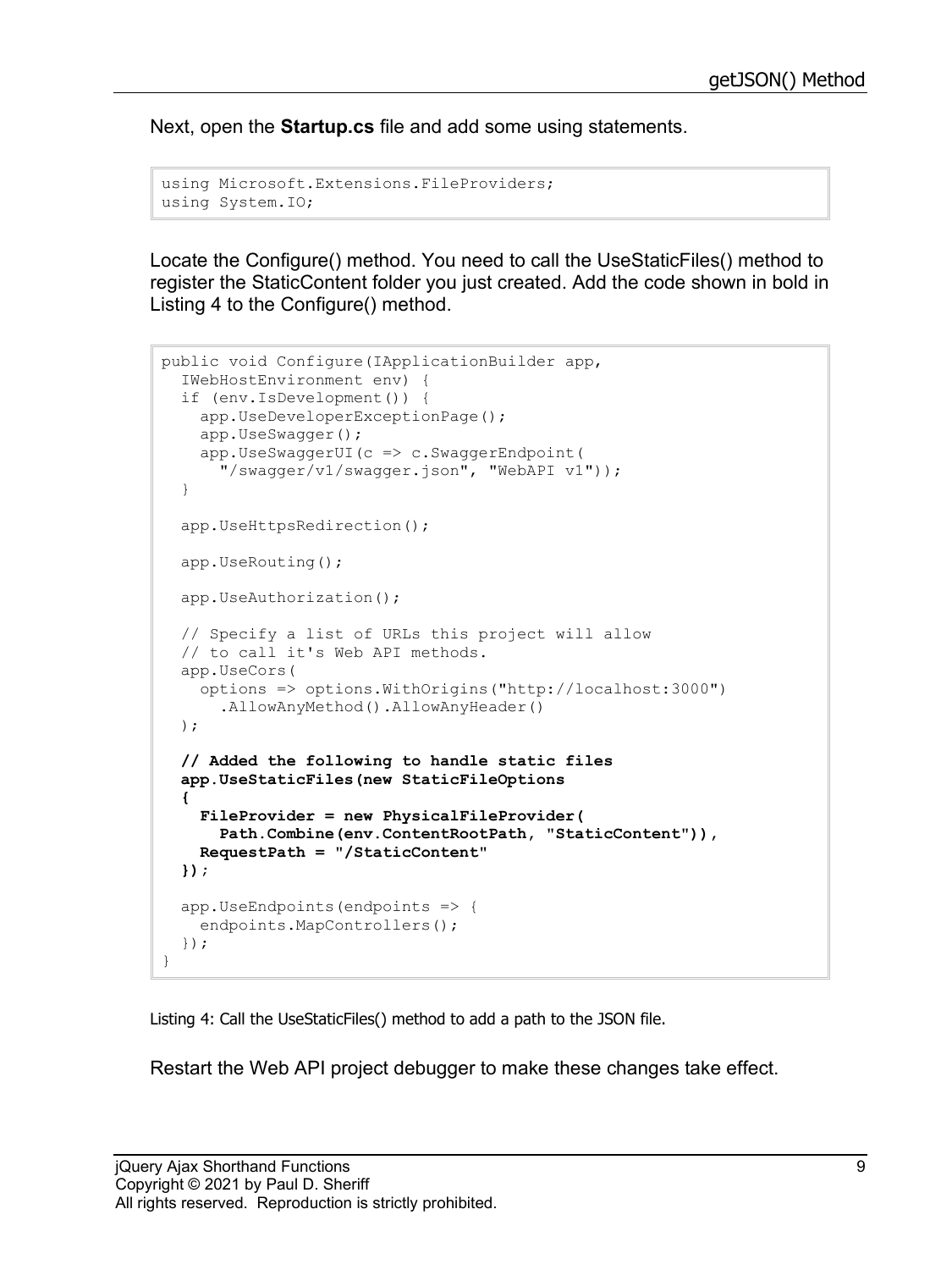#### **Call the \$.getJSON() Method**

Open the **index.html** file in your HTML project and add a new function named getJSON() as shown in [Listing 5.](#page-9-0)

```
function getJSON() {
   let url = 
"http://localhost:5000/StaticContent/productCategory.json";
   $.getJSON(url)
     .done(function (data) {
      displayMessage("Categories Retrieved");
       console.log(data);
     })
     .fail(function (error) {
      handleAjaxError(error);
     })
     .always(function () {
     console.log("In the always() method");
     });
}
```
<span id="page-9-0"></span>Listing 5: The \$.getJSON() method uses a GET to retrieve a static .json file from the server.

Add a new button within the <form> where the other buttons are located as shown in the code below.

```
<button type="button" onclick="getJSON();">
  Get JSON
</button>
```
### **Try it Out**

Save the changes you made to the index page and go to the browser and click on the Get JSON button. In the console window you should see an array of product category objects appear.

## **post() Method**

The \$.post() method can be used to send data from your web page to a Post() method in your Web API server. If your Web API call is expecting data in a urlencoded fashion, then the call to \$.post() is very short. If your Web API call is expecting a JSON object, then you need to modify a couple of settings in order to use the \$.post() method. To stay consistent with what you have done so far in this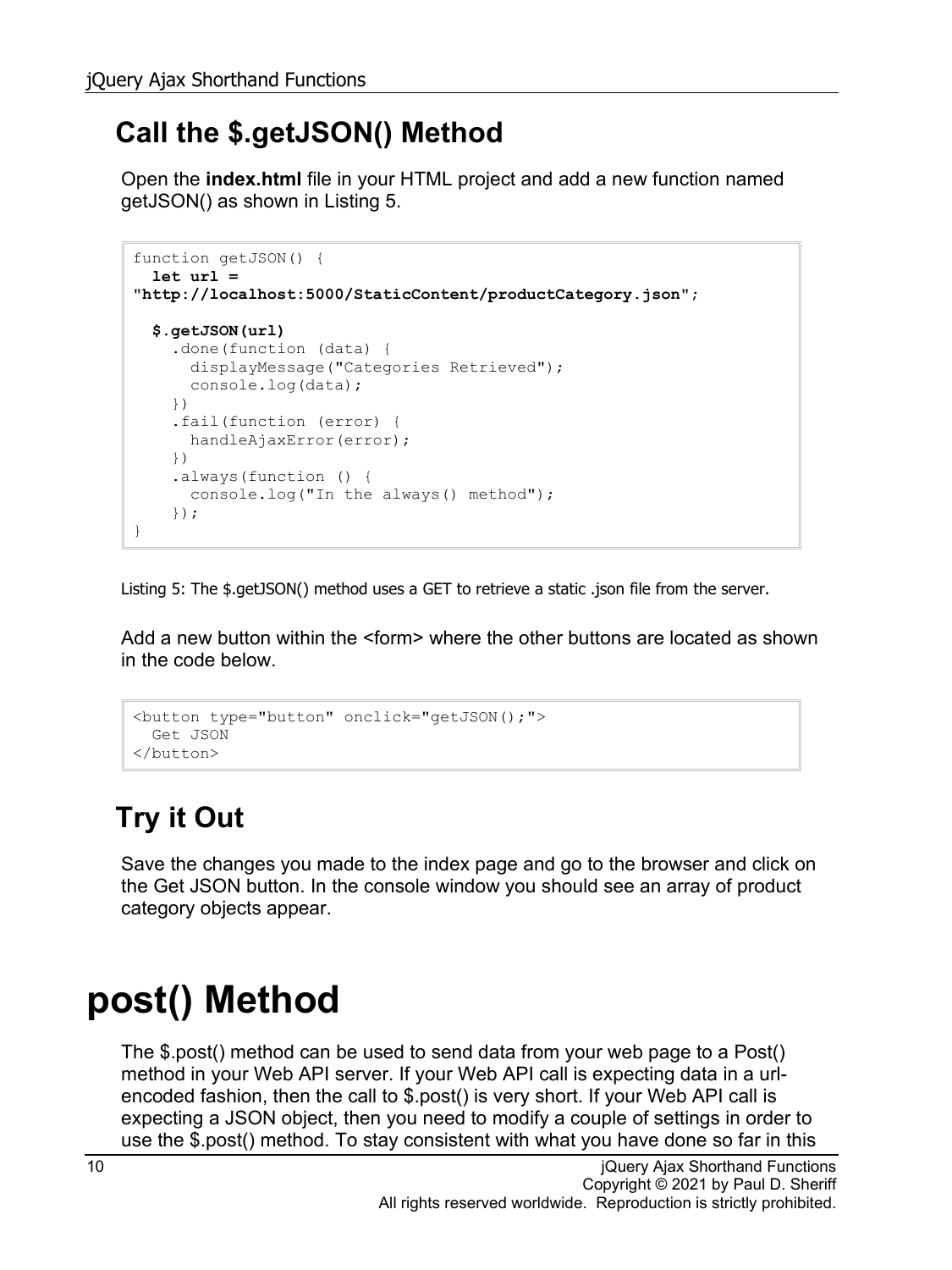blog post series, you are going to keep passing a JSON object, so [Listing 6](#page-10-0) shows you how to set the *contentType* and the *data* properties on the settings object for use with the \$.post() method.

```
function insertProduct() {
  // Get product data from user input
  let product = getFromInput();
  // NOTE: contentType default is
  // 'application/x-www-form-urlencoded; charset=UTF-8'
   // Use the settings object to set the 'Content-Type' header
   // with 'application/json' which is what the server is expecting
  let settings = {
    url: URL,
    contentType: "application/json",
     data: JSON.stringify(product)
   }
   $.post(settings)
     .done(function (data) {
      displayMessage("Product Inserted");
      console.log(data);
     setInput(data);
     })
     .fail(function (error) {
     handleAjaxError(error);
     })
     .always(function () {
      console.log("In the always() method");
     });
}
```
<span id="page-10-0"></span>Listing 6: If you are POSTing a JSON object, you need to set the contentType to 'application/json'

### **Try it Out**

Save the changes you made to the index page and go to the browser and click on the Insert Product button. The input fields should update with the new product information such as the new product id generated by SQL Server.

## **load() Method**

Sometimes you might have some dynamic HTML that you wish to insert into your web page. The jQuery .load() method can be attached to the object that is returned from the jQuery \$("selector") method. The resource returned from the call to .load()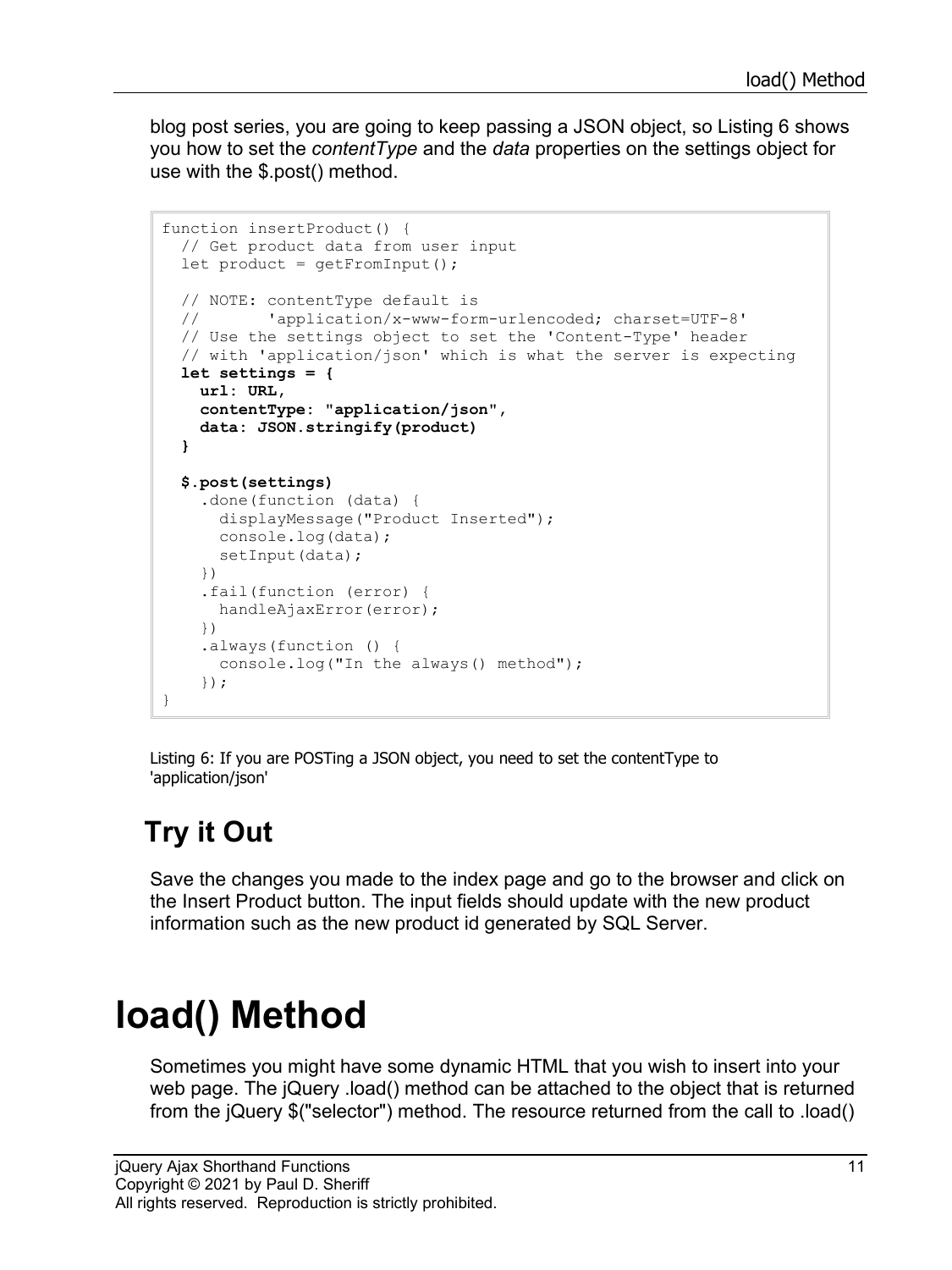is inserted into the HTML portion of the selected HTML element. For example, create a <div> just above the <form> element on the index page.

```
<div class="row" id="header">
\langle div\rangle
```
Next, go over to the Web API project and create a file in the \StaticContent folder named **header.html**. Add the following code within this file.

```
<h2>Enter Product Information</h2>
```
Restart the Web API project to allow this change to take effect. Go back to the **index** page and add a method to load this partial HTML.

```
function loadHTML() {
  let url = "http://localhost:5000/StaticContent/header.html";
   $("#header").load(url);
}
```
Add a button shown below by the other buttons in your form.

```
<button type="button" onclick="loadHTML();">
  Load HTML
</button>
```
#### **Try it Out**

Save the changes to the index page and go back to the browser. Click on the Load HTML button and you should see the header you added in the header.html page appear above the product form as shown in [Figure 2.](#page-12-0)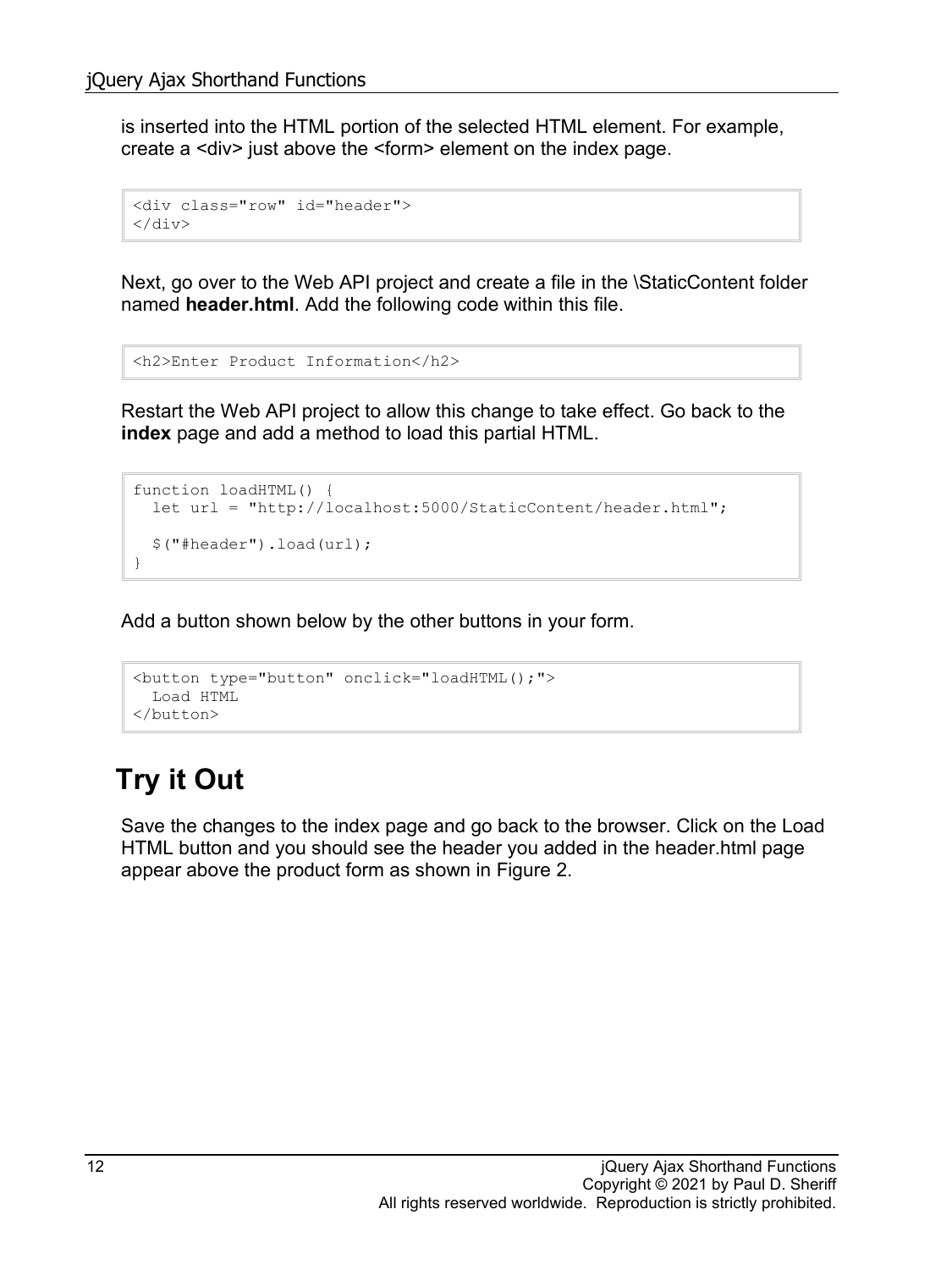| Ajax Shorthand Samples                                                                 | ×              | $\ddot{}$ |          |   |                  |   |  | П | × |
|----------------------------------------------------------------------------------------|----------------|-----------|----------|---|------------------|---|--|---|---|
| $\rightarrow$ $C$ (i) localhost:3000                                                   |                |           | $\Theta$ | ☆ | $\boldsymbol{m}$ | ⊕ |  |   |   |
| <b>Ajax Shorthand Samples</b>                                                          |                |           |          |   |                  |   |  |   |   |
| Bring up console window                                                                |                |           |          |   |                  |   |  |   |   |
| <b>Enter Product Information</b>                                                       |                |           |          |   |                  |   |  |   |   |
| Product ID                                                                             | 0              |           |          |   |                  |   |  |   |   |
| <b>Product Name</b>                                                                    | A New Product  |           |          |   |                  |   |  |   |   |
| Product Number                                                                         | <b>NEW-999</b> |           |          |   |                  |   |  |   |   |
| Color                                                                                  | Red            |           |          |   |                  |   |  |   |   |
| Cost                                                                                   | 10.00          |           |          |   |                  |   |  |   |   |
| Price                                                                                  | 25.00          |           |          |   |                  |   |  |   |   |
| <b>Sell Start Date</b>                                                                 | 12/1/2020      |           |          |   |                  |   |  |   |   |
|                                                                                        |                |           |          |   |                  |   |  |   |   |
| <b>Get Products</b><br>Get a Product<br>Get JSON<br><b>Insert Product</b><br>Load HTML |                |           |          |   |                  |   |  |   |   |

<span id="page-12-0"></span>Figure 2: HTML can be dynamically added to your web pages using the .load() method.

#### **Add Error Handling to load() Method**

There are two additional parameters you may pass to the .load() method; a JSON object or string, and a callback function that is executed when the request is complete. The callback function is supplied with three arguments; response, status and the jQuery implementation of the XMLHttpRequest object. Check the status argument to see if it is equal to "error". If it is, there was a problem retrieving the resource you requested.